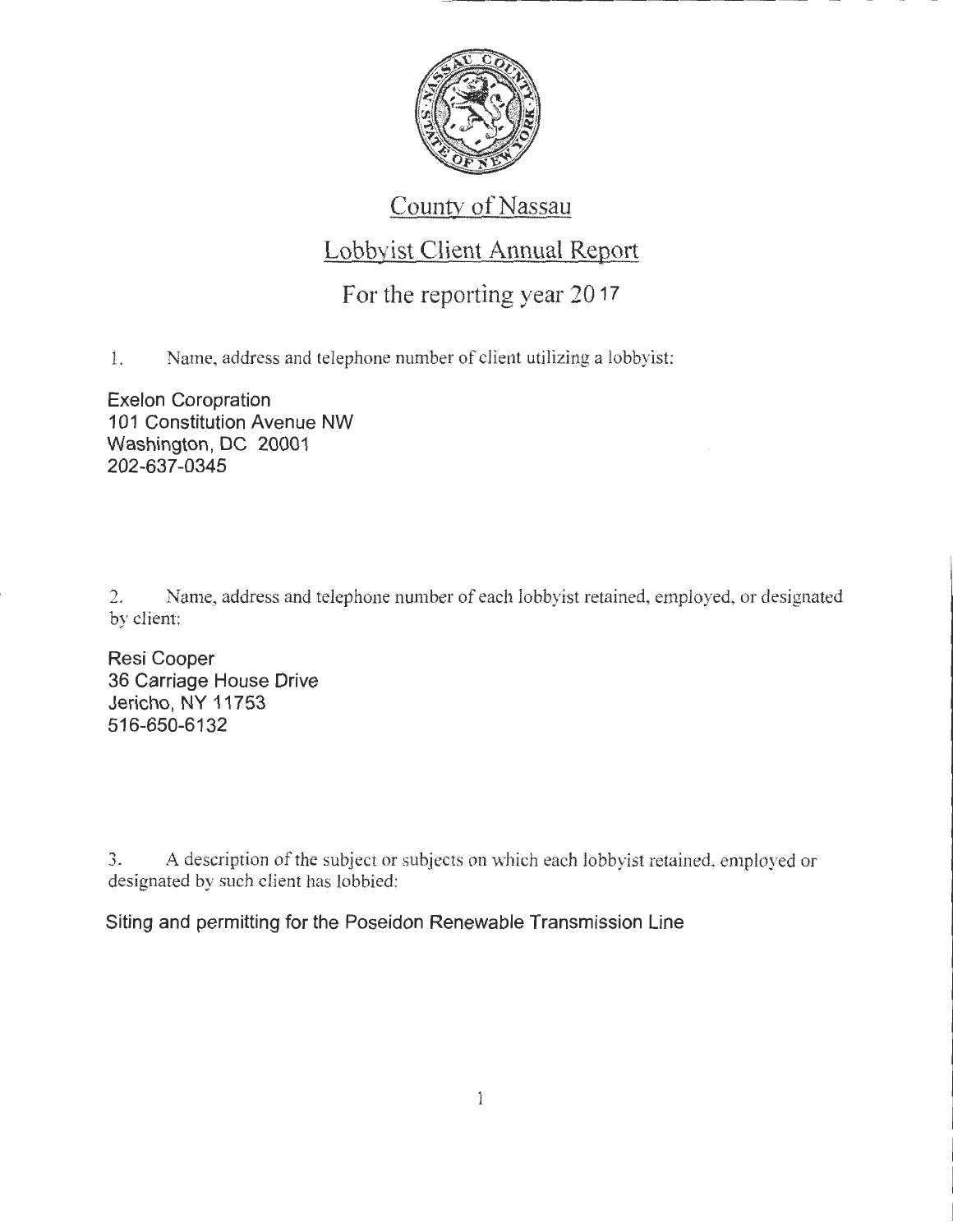4. Names of the persons and agencies before which such lobbyist has lobbied:

**Nassau County Legislature Nassau County Executive Nassau County Attorney** 

5. List below the expenses paid or incurred in relation to the lobbyist(s) retained by client or for any other lobbying:

| Amount   | Details                                                                                                            |
|----------|--------------------------------------------------------------------------------------------------------------------|
| \$20,000 | Compensation paid to Resi Cooper                                                                                   |
|          |                                                                                                                    |
|          |                                                                                                                    |
|          |                                                                                                                    |
|          |                                                                                                                    |
|          |                                                                                                                    |
|          |                                                                                                                    |
|          | .<br>2010 - 2021 - 2022 - 2033 - 2034 - 2035 - 2036 - 2037 - 2038 - 2039 - 2039 - 2039 - 2039 - 2039 - 2039 - 2039 |
|          |                                                                                                                    |
|          |                                                                                                                    |
|          |                                                                                                                    |
|          |                                                                                                                    |
|          |                                                                                                                    |
|          |                                                                                                                    |